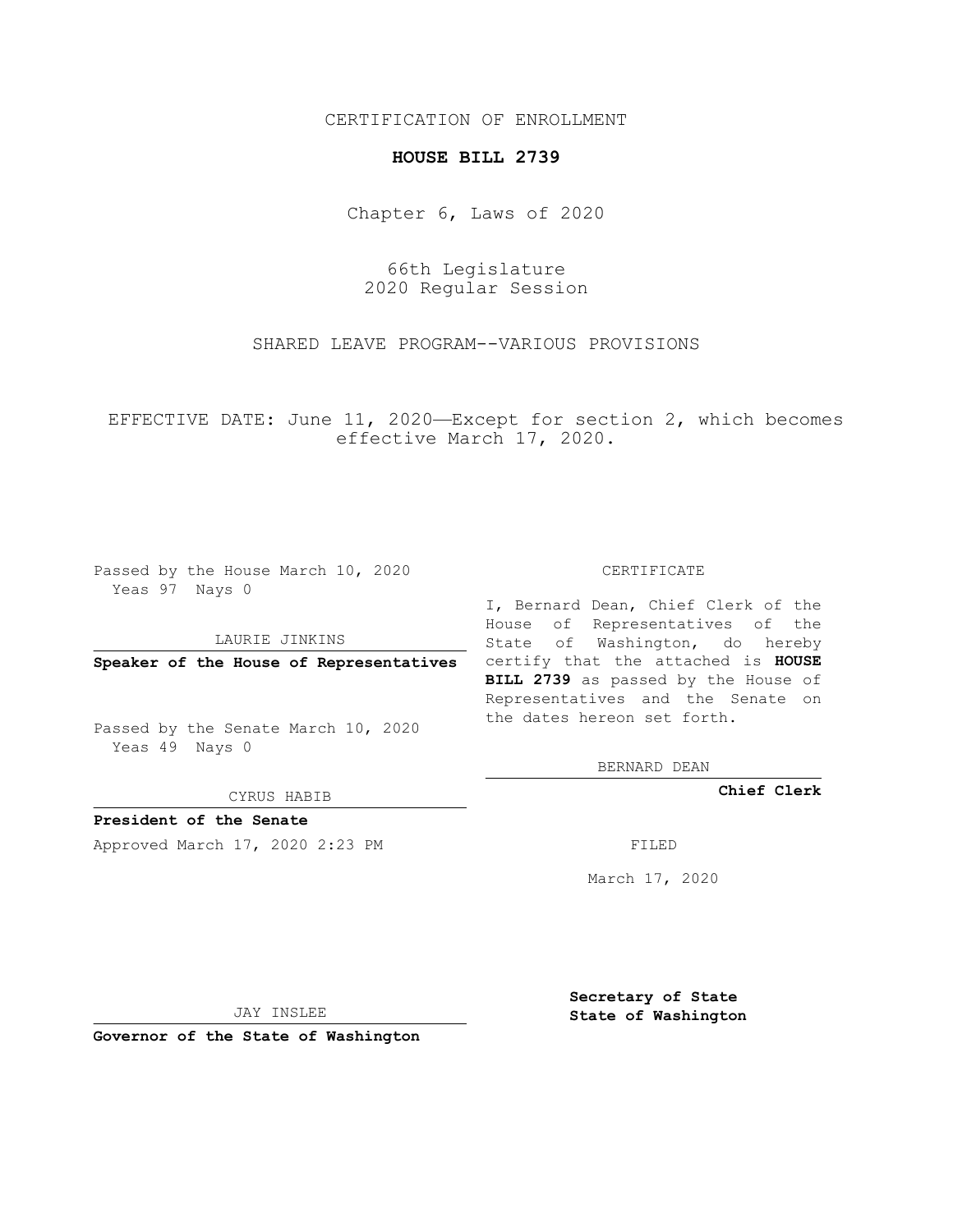## **HOUSE BILL 2739**

AS AMENDED BY THE SENATE

Passed Legislature - 2020 Regular Session

# **State of Washington 66th Legislature 2020 Regular Session**

**By** Representatives Kloba, Stonier, Appleton, Davis, and Duerr

Read first time 01/20/20. Referred to Committee on State Government & Tribal Relations.

 AN ACT Relating to adjusting certain requirements of the shared leave program; amending RCW 41.04.655 and 41.04.665; adding a new section to chapter 41.04 RCW; and declaring an emergency.

BE IT ENACTED BY THE LEGISLATURE OF THE STATE OF WASHINGTON:

 **Sec. 1.** RCW 41.04.655 and 2018 c 39 s 2 are each amended to read as follows:6

 Unless the context clearly requires otherwise, the definitions in this section apply throughout RCW 41.04.650 through 41.04.670, 28A.400.380, and section 7, chapter 93, Laws of 1989.

 (1) "Domestic violence" means: (a) Physical harm, bodily injury, assault, or the infliction of fear of imminent physical harm, bodily injury, or assault, between family or household members as defined in RCW 26.50.010; (b) sexual assault of one family or household member by another family or household member; or (c) stalking as defined in RCW 9A.46.110 of one family or household member by another family or 16 household member.

 (2) "Employee" means any employee of the state, including employees of school districts and educational service districts, who are entitled to accrue sick leave or annual leave and for whom 20 accurate leave records are maintained.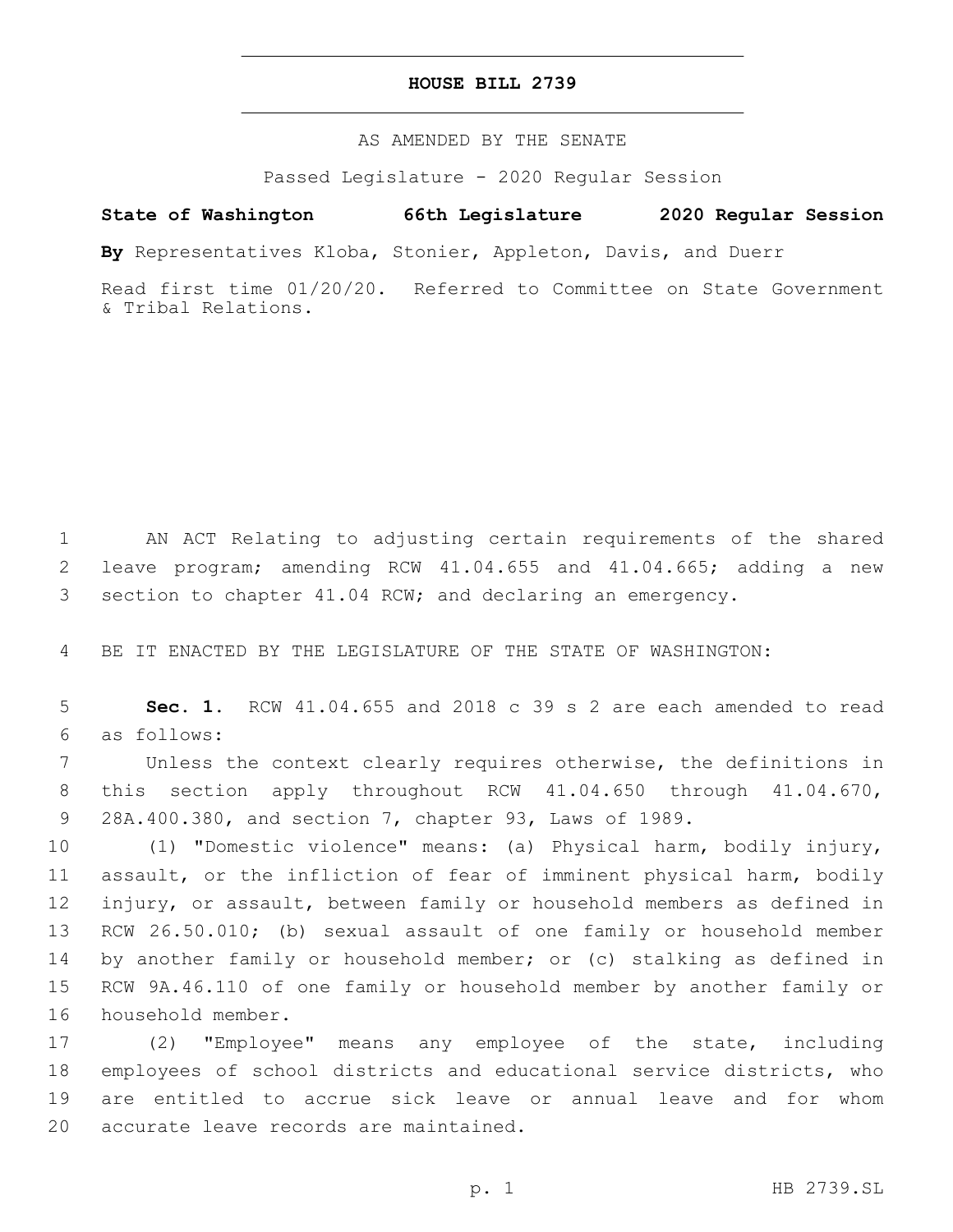(3) "Parental leave" means leave to bond and care for a newborn child after birth or to bond and care for a child after placement for 3 adoption or foster care( $\sqrt{f}$  for a period of up to sixteen weeks after 4 the birth or placement)).

 (4) "Pregnancy disability" means a pregnancy-related medical 6 condition or miscarriage.

 (5) "Program" means the leave sharing program established in RCW 41.04.660.8

 (6) "Service in the uniformed services" means the performance of duty on a voluntary or involuntary basis in a uniformed service under 11 competent authority and includes active duty, active duty for training, initial active duty for training, inactive duty training, full-time national guard duty including state-ordered active duty, and a period for which a person is absent from a position of employment for the purpose of an examination to determine the fitness 16 of the person to perform any such duty.

 (7) "Sexual assault" has the same meaning as set forth in RCW 18 70.125.030.

 (8) "Stalking" has the same meaning as set forth in RCW 20 9A.46.110.

 (9) "State agency" or "agency" means departments, offices, agencies, or institutions of state government, the legislature, institutions of higher education, school districts, and educational 24 service districts.

 (10) "Uniformed services" means the armed forces, the army national guard, and the air national guard of any state, territory, commonwealth, possession, or district when engaged in active duty for training, inactive duty training, full-time national guard duty, or state active duty, the commissioned corps of the public health service, the coast guard, and any other category of persons designated by the president of the United States in time of war or 32 national emergency.

 (11) "Victim" means a person against whom domestic violence, sexual assault, or stalking has been committed as defined in this 35 section.

 **Sec. 2.** RCW 41.04.665 and 2019 c 64 s 17 are each amended to 37 read as follows:

 (1) An agency head may permit an employee to receive leave under 39 this section if: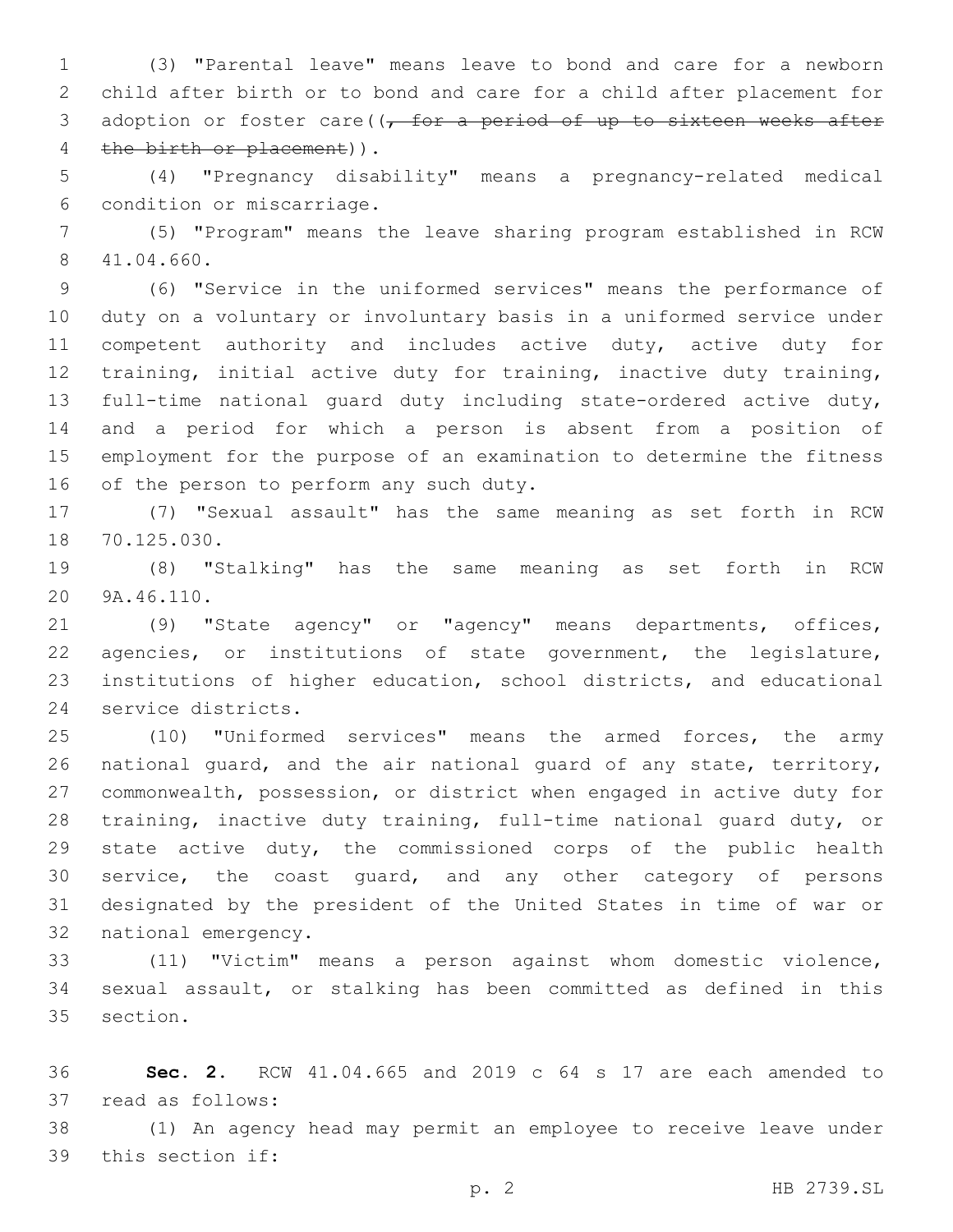(a)(i) The employee suffers from, or has a relative or household member suffering from, an illness, injury, impairment, or physical or mental condition which is of an extraordinary or severe nature;

 (ii) The employee has been called to service in the uniformed 5 services;

 (iii) The employee is a current member of the uniformed services or is a veteran as defined under RCW 41.04.005, and is attending medical appointments or treatments for a service connected injury or 9 disability;

 (iv) The employee is a spouse of a current member of the uniformed services or a veteran as defined under RCW 41.04.005, who is attending medical appointments or treatments for a service connected injury or disability and requires assistance while 14 attending appointment or treatment;

 (v) A state of emergency has been declared anywhere within the United States by the federal or any state government and the employee has needed skills to assist in responding to the emergency or its aftermath and volunteers his or her services to either a governmental agency or to a nonprofit organization engaged in humanitarian relief in the devastated area, and the governmental agency or nonprofit 21 organization accepts the employee's offer of volunteer services;

 (vi) The employee is a victim of domestic violence, sexual 23 assault, or stalking;

(vii) The employee needs the time for parental leave; or

 (viii) The employee is sick or temporarily disabled because of 26 pregnancy disability;

 (b) The illness, injury, impairment, condition, call to service, emergency volunteer service, or consequence of domestic violence, sexual assault, temporary layoff under section 3(5), chapter 32, Laws of 2010 1st sp. sess., or stalking has caused, or is likely to cause, 31 the employee to:

32 (i) Go on leave without pay status; or

33 (ii) Terminate state employment;

 (c) The employee's absence and the use of shared leave are 35 justified;

 (d) The employee has depleted or will shortly deplete his or her: (i) Annual leave and sick leave reserves if he or she qualifies 38 under (a)(i) of this subsection;

 (ii) Annual leave and paid military leave allowed under RCW 38.40.060 if he or she qualifies under (a)(ii) of this subsection;

p. 3 HB 2739.SL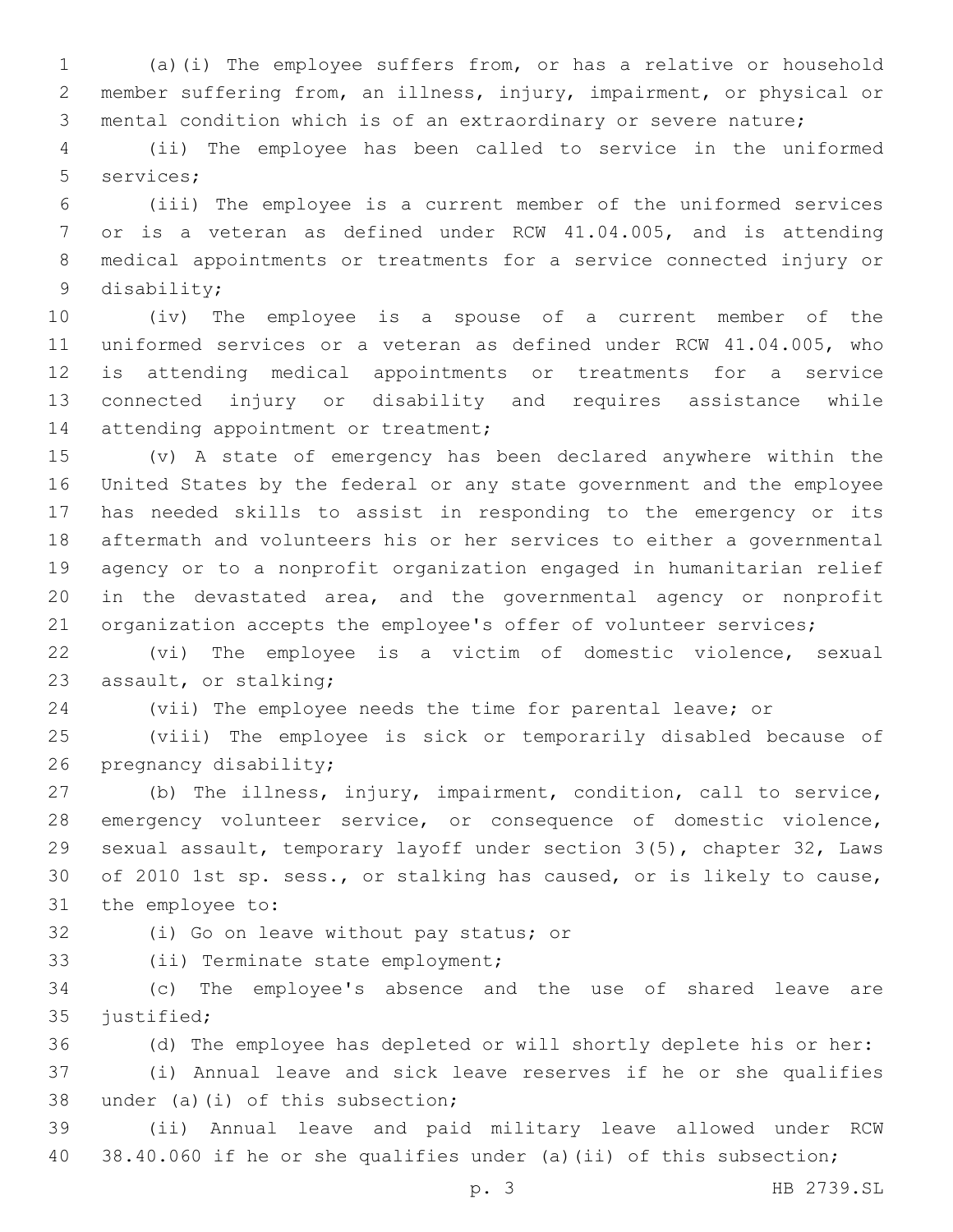1 (iii) Annual leave if he or she qualifies under (a) (v) or (vi) 2 of this subsection; or

3 (iv) Annual leave and sick leave reserves if the employee 4 qualifies under (a)(vii) or (viii) of this subsection((<del>. However, the</del> 5 employee is not required to deplete all of his or her annual leave 6 and sick leave and can maintain up to forty hours of annual leave and 7 forty hours of sick leave in reserve) );

8 (e) The employee has abided by agency rules regarding:

9 (i) Sick leave use if he or she qualifies under (a)(i), (vi), 10 (vii), or (viii) of this subsection; or

11 (ii) Military leave if he or she qualifies under (a)(ii) of this 12 subsection; and

13 (f) ((The employee has diligently pursued and been found to be 14 ineligible for benefits under chapter 51.32 RCW if he or she 15 qualifies under (a)(i) of this subsection)) (i) Until the expiration 16 of proclamation 20-05, issued February 29, 2020, by the governor and 17 declaring a state of emergency in the state of Washington, or any 18 amendment thereto, whichever is later, an agency head may permit an 19 employee to receive shared leave under this section if the employee, 20 or a relative or household member, is isolated or quarantined as 21 recommended, requested, or ordered by a public health official or 22 health care provider as a result of suspected or confirmed infection 23 with or exposure to the 2019 novel coronavirus (COVID-19). An agency 24 head may permit use of shared leave under this subsection (1)(f) 25 without considering the requirements of (a) through (e) of this 26 subsection.

- 27 (ii) The office of the governor must provide notice of the 28 expiration of proclamation 20-05, or any amendment thereto, whichever 29 is later, to the chief clerk of the house of representatives, the 30 secretary of the senate, the office of the code reviser, and others 31 as deemed appropriate by the office of the governor.
- 32 (2)(a) The agency head shall determine the amount of leave, if 33 any, which an employee may receive under this section. However, the 34 agency head may not prevent an employee from using shared leave 35 intermittently or on nonconsecutive days so long as the leave has not 36 been returned under subsection (10) of this section. In addition, an 37 employee shall not receive a total of more than five hundred twenty-38 two days of leave, except that, a supervisor may authorize leave in 39 excess of five hundred twenty-two days in extraordinary circumstances 40 for an employee qualifying for the shared leave program because he or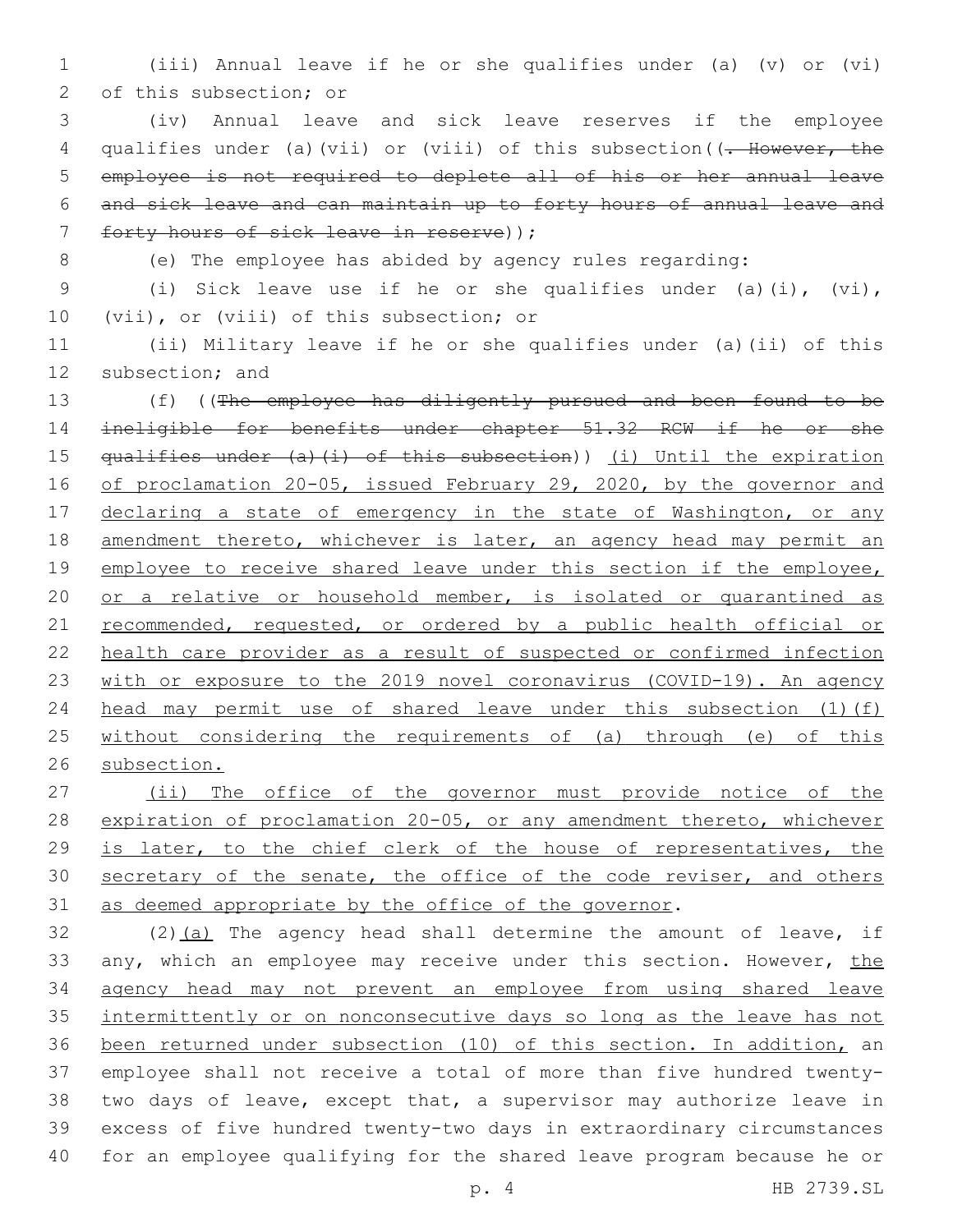she is suffering from an illness, injury, impairment, or physical or mental condition which is of an extraordinary or severe nature. Shared leave received under the uniformed service shared leave pool in RCW 41.04.685 is not included in this total.4

 (b) An employee receiving industrial insurance wage replacement benefits may not receive greater than twenty-five percent of his or her base salary from the receipt of shared leave under this section.

 (3) The agency head must allow employees who are veterans, as defined under RCW 41.04.005, and their spouses, to access shared leave from the veterans' in-state service shared leave pool upon 11 employment.

 (4) An employee may transfer annual leave, sick leave, and his or 13 her personal holiday, as follows:

 (a) An employee who has an accrued annual leave balance of more than ten days may request that the head of the agency for which the employee works transfer a specified amount of annual leave to another employee authorized to receive leave under subsection (1) of this section. In no event may the employee request a transfer of an amount of leave that would result in his or her annual leave account going below ten days. For purposes of this subsection (4)(a), annual leave does not accrue if the employee receives compensation in lieu of 22 accumulating a balance of annual leave.

 (b) An employee may transfer a specified amount of sick leave to an employee requesting shared leave only when the donating employee retains a minimum of one hundred seventy-six hours of sick leave 26 after the transfer.

 (c) An employee may transfer, under the provisions of this section relating to the transfer of leave, all or part of his or her personal holiday, as that term is defined under RCW 1.16.050, or as such holidays are provided to employees by agreement with a school district's board of directors if the leave transferred under this subsection does not exceed the amount of time provided for personal 33 holidays under RCW 1.16.050.

 (5) An employee of an institution of higher education under RCW 28B.10.016, school district, or educational service district who does not accrue annual leave but does accrue sick leave and who has an accrued sick leave balance of more than twenty-two days may request that the head of the agency for which the employee works transfer a specified amount of sick leave to another employee authorized to receive leave under subsection (1) of this section. In no event may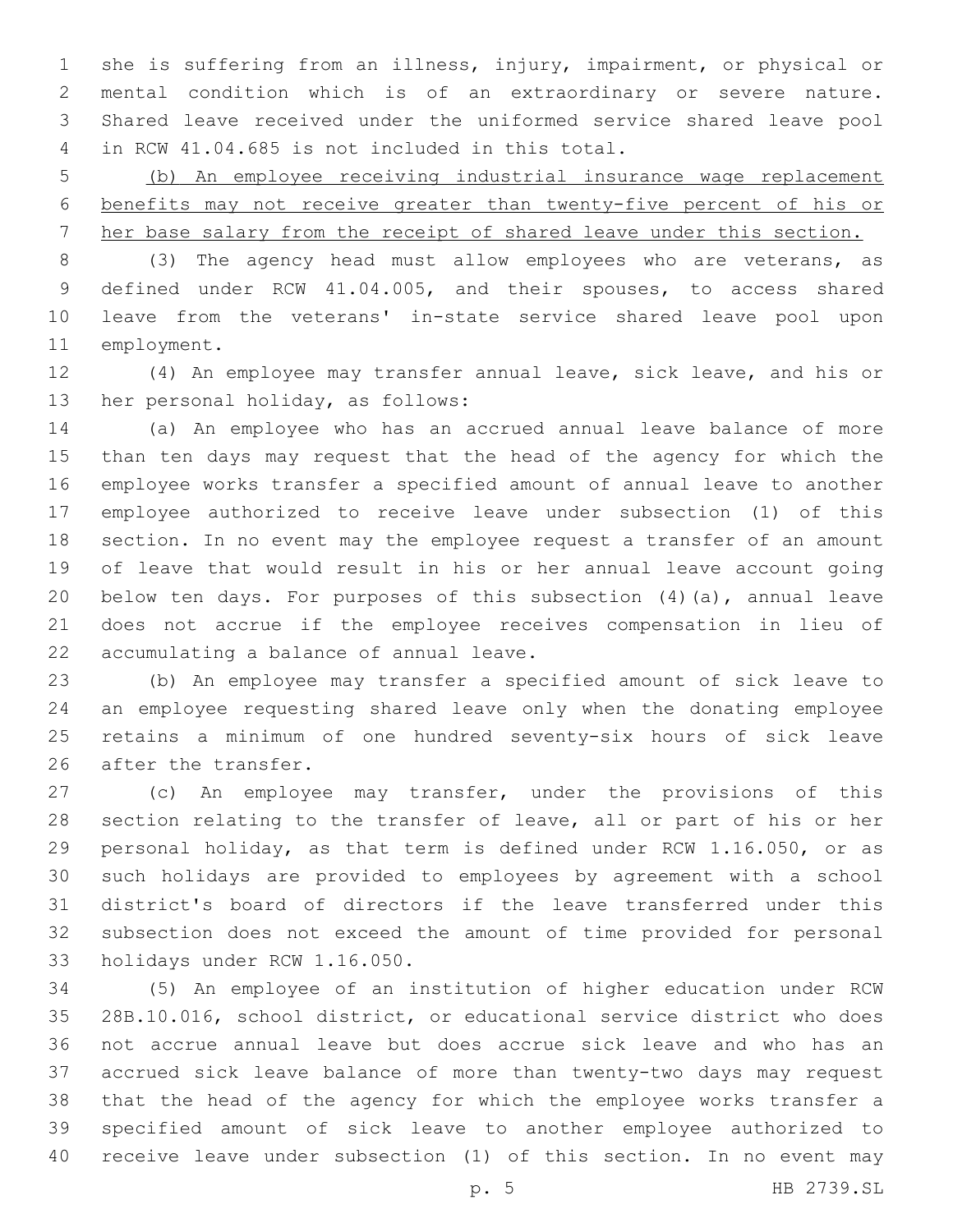such an employee request a transfer that would result in his or her sick leave account going below twenty-two days. Transfers of sick leave under this subsection are limited to transfers from employees who do not accrue annual leave. Under this subsection, "sick leave" also includes leave accrued pursuant to RCW 28A.400.300(1)(b) or 28A.310.240(1) with compensation for illness, injury, and 7 emergencies.

 (6) Transfers of leave made by an agency head under subsections (4) and (5) of this section shall not exceed the requested amount.

 (7) Leave transferred under this section may be transferred from 11 employees of one agency to an employee of the same agency or, with the approval of the heads of both agencies, to an employee of another 13 state agency.

 (8) While an employee is on leave transferred under this section, he or she shall continue to be classified as a state employee and 16 shall receive the same treatment in respect to salary, wages, and employee benefits as the employee would normally receive if using 18 accrued annual leave or sick leave.

 (a) All salary and wage payments made to employees while on leave transferred under this section shall be made by the agency employing the person receiving the leave. The value of leave transferred shall be based upon the leave value of the person receiving the leave.

 (b) In the case of leave transferred by an employee of one agency to an employee of another agency, the agencies involved shall arrange for the transfer of funds and credit for the appropriate value of 26 leave.

 (i) Pursuant to rules adopted by the office of financial management, funds shall not be transferred under this section if the transfer would violate any constitutional or statutory restrictions 30 on the funds being transferred.

 (ii) The office of financial management may adjust the appropriation authority of an agency receiving funds under this section only if and to the extent that the agency's existing appropriation authority would prevent it from expending the funds 35 received.

 (iii) Where any questions arise in the transfer of funds or the 37 adjustment of appropriation authority, the director of financial management shall determine the appropriate transfer or adjustment.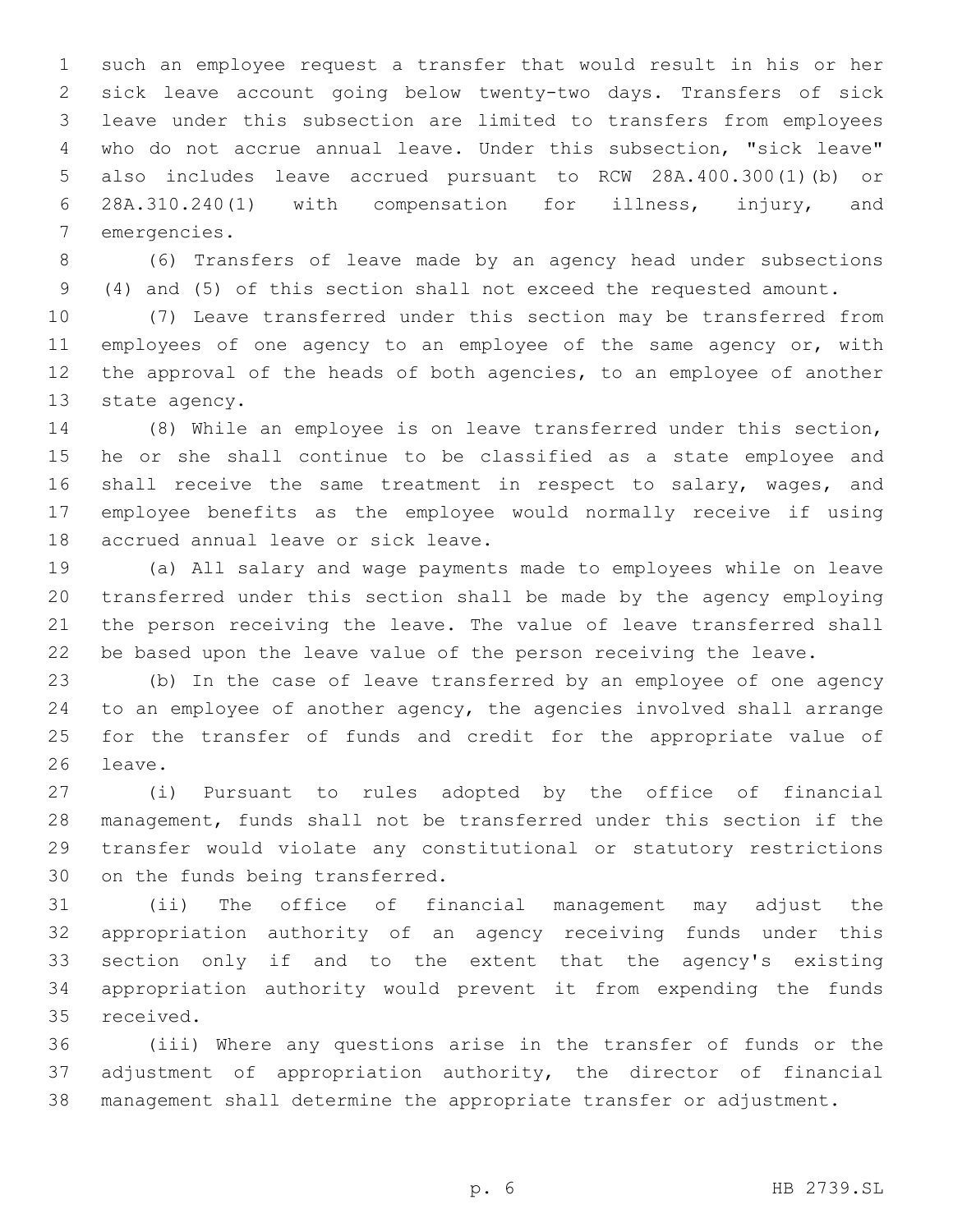(9) Leave transferred under this section shall not be used in any calculation to determine an agency's allocation of full time 3 equivalent staff positions.

 (10)(a) The value of any leave transferred under this section which remains unused shall be returned at its original value to the employee or employees who transferred the leave when the agency head finds that the leave is no longer needed or will not be needed at a future time in connection with the illness or injury for which the leave was transferred or for any other qualifying condition. Unused shared leave may not be returned until one of the following occurs:

 (i) The agency head receives from the affected employee a statement from the employee's doctor verifying that the illness or 13 injury is resolved; or

 (ii) The employee is released to full-time employment; has not received additional medical treatment for his or her current 16 condition or any other qualifying condition for at least six months; and the employee's doctor has declined, in writing, the employee's request for a statement indicating the employee's condition has been 19 resolved.

 (b) If a shared leave account is closed and an employee later has a need to use shared leave due to the same condition listed in the closed account, the agency head must approve a new shared leave 23 request for the employee.

 (c) To the extent administratively feasible, the value of unused leave which was transferred by more than one employee shall be 26 returned on a pro rata basis.

 (11) An employee who uses leave that is transferred to him or her under this section may not be required to repay the value of the 29 leave that he or she used.

 (12) The director of financial management may adopt rules as necessary to implement subsection (2) of this section.

 (13) For the purposes of this section, "shortly deplete" means that the employee will have forty hours or less of the applicable leave types under subsection (1)(d) of this section. However, the employee is not required to deplete all of the employee's leave and can maintain up to forty hours of the applicable leave types in 37 reserve.

 NEW SECTION. **Sec. 3.** A new section is added to chapter 41.04 39 RCW to read as follows: